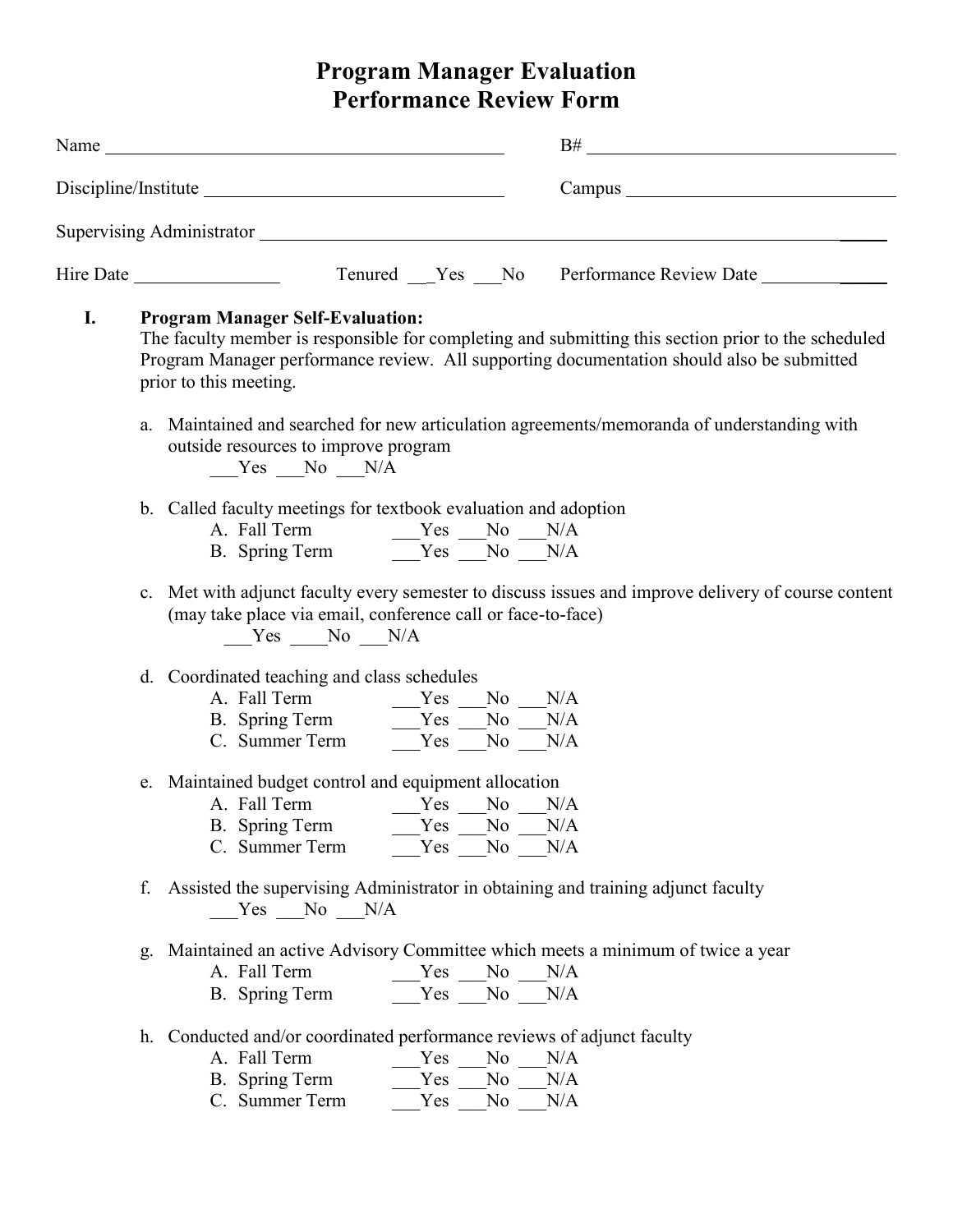- i. Performed yearly program/curriculum review (Health Sciences, Nursing, PSAV programs) and updates as necessary with state and national requirements  $Yes$  No  $N/A$
- j. Submitted Annual Review Reports and scheduled site visits as needed for maintenance of programs (Health Sciences, Nursing, PSAV)  $Yes$  No  $N/A$
- k. Evaluated student requests in accordance with job description Yes No N/A
- l. Participated in state and local professional organizations.  $Yes$  No  $N/A$
- m. Adhered to accreditation standards within the discipline.  $Yes$  No  $N/A$

**By completing this section, the Program Manager affirms that he/she has met the primary and other responsibilities as contained in the faculty contract.**

**Faculty signature Print name Date**

- **II. The following section is to be completed by the Administrator prior to the evaluation meeting – The Program Manager:**
	- **a.** Was present for the extra work days required by the position. Yes No N/A
	- b. Was fair and equitable in the treatment of all members of the department.  $Yes$  No  $N/A$
	- c. Evaluated adjunct faculty in a professional and equitable manner. Yes No N/A
	- d. Was fair and equitable in the treatment of students.  $Yes$  No  $N/A$
	- **e.** Submitted workable schedules, adjunct faculty pay forms and load documents in a timely manner.

 $Yes$  No  $N/A$ 

- **f.** Submitted and worked within budgetary constraints set by administration.  $Yes$  No N/A
- **g.** Reviewed and assessed all syllabi and course materials (including textbooks) prior to the beginning of the semester.

 $Yes$  No  $N/A$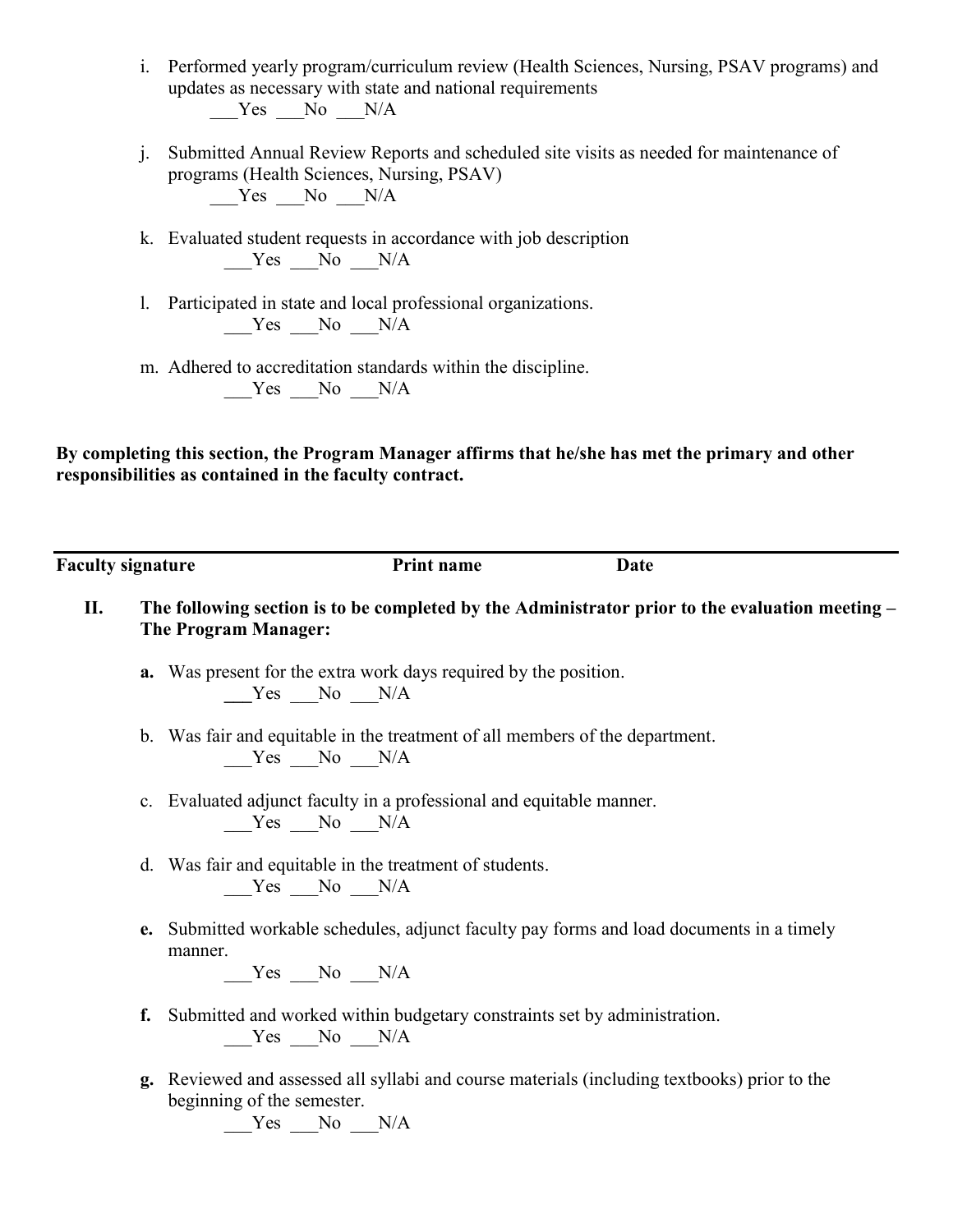- **h.** Supported all adjunct and full-time faculty  $Yes$  No  $N/A$
- **i.** Assisted with adjunct faculty orientation  $Yes$  No  $N/A$
- **j.** Maintained good communication with the administration and the faculty  $Y$ es  $No$   $N/A$
- **k.** Was knowledgeable about the professional and academic aspects of the program(s) Yes No N/A
- **l.** Was knowledgeable about accreditation issues related to assigned programs  $Yes$  No  $N/A$
- **m.** Represented and marketed programs to potential students, corporate clients, etc. Yes No N/A
- **n.** Participated in college-wide recruitment and activities of clubs and organizations related to the departments under their supervision Yes No N/A

**Comments:** 

 $\overline{a}$ 

**III. Goals for the Upcoming Academic Year (to be filled out jointly by the Administrator and the Program Manager):**